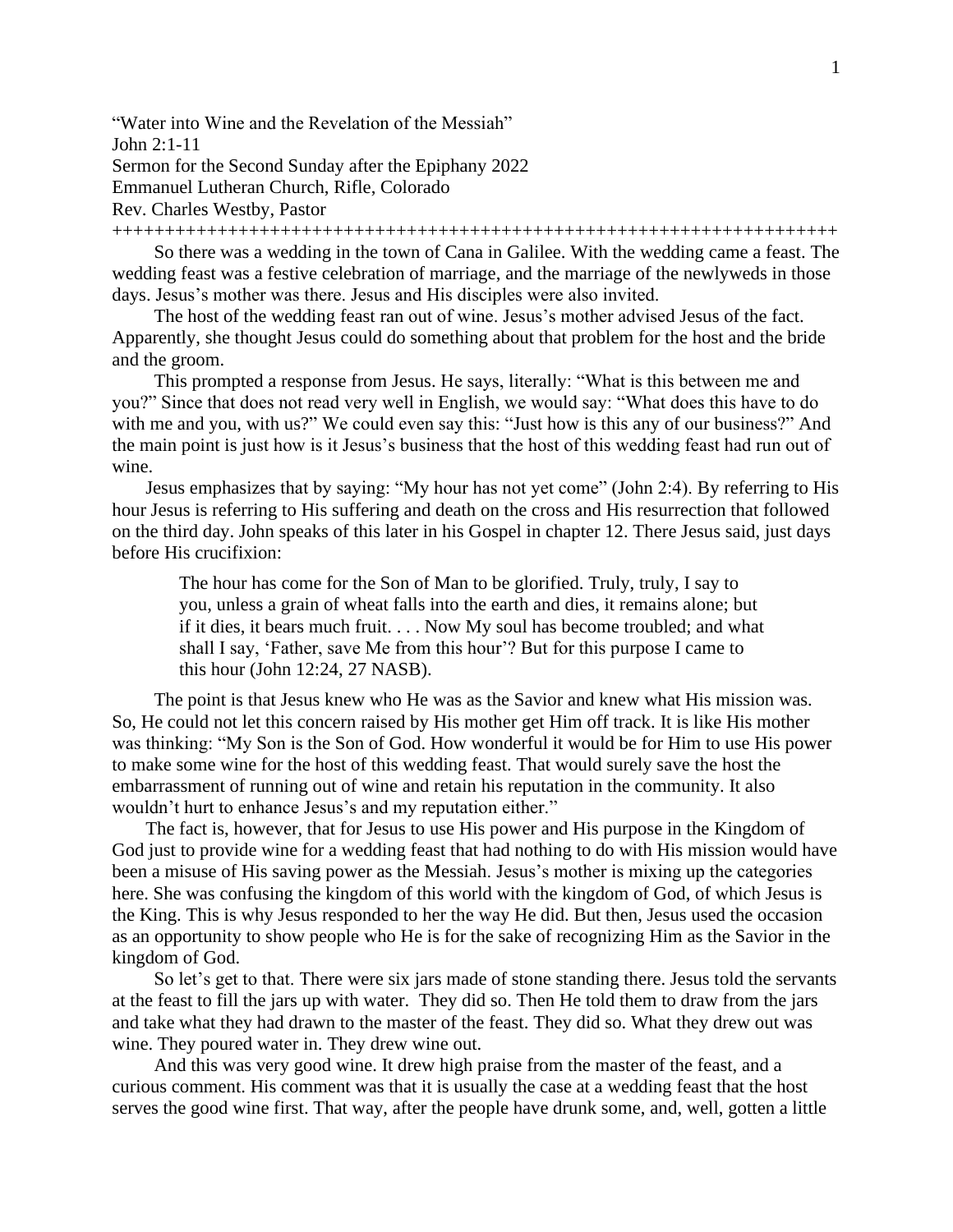happy, they won't know that they are drinking inferior wine when the good wine runs out. So the master of the feast was a little surprised that he was drinking really good wine late in the feast.

This tells us that Jesus's brings the good wine. All that came before Him was inferior wine. It is like where it says in Hebrews nine that the blood of bulls and goats cannot atone for sin, but Jesus has by entering into God's presence itself with His own blood. He brings the good wine late in time.

Of course, the master of the feast did not know where the wine came from. He just thought that the bridegroom was holding it back, which is why he made this comment to the bridegroom. But the servants knew where it came from. The servants of Jesus know that the good wine comes from Jesus.

But what is the point of Jesus turning water into wine? The Apostle John tells us that Jesus did it for a sign. He says: "This is the first sign Jesus did in Cana of Galilee and He revealed or showed His glory, and His disciples believed in Him" (John 2:11).

There are three important things in what John says here: the sign; Jesus's glory; and the result, that is, His disciples believing in Him.

Jesus changing water into wine was a sign. As a sign it revealed or showed His glory. Thus, the sign shows that God is present for purposes of His salvation. A sign is not something that points to God being present and located somewhere else. A sign shows that God is present and active in His saving purpose in Jesus where the sign is taking place. Jesus was right there with the sign of His turning water into wine. And the sign of turning water into wine showed His glory. It revealed Him. So it showed who was present there. It showed that God was present in Jesus for His saving purpose.

Thus, Baptism is a sign of God being present in a special way for His saving purpose in Jesus. Holy Communion is a sign in the sense of Jesus being present in His body and blood here for His saving purpose. The bread that we bless in Holy Communion is not a sign of Jesus's body being somewhere else, of Jesus's absent body. It is a sign in the sense of Jesus's body being present here and now for us. And where Jesus's body is, there God the Son is, and so there God is.

What does this mean for you? It means that when you have the signs of the Gospel, Baptism and Holy Communion, you have God in Jesus present for you with His salvation.

Okay, now we get to Jesus's glory. This means two things. One thing involves Jesus Himself. What happened when water was changed into wine? The substance was changed. Or rather we should say that whatever makes wine beyond just mere water was brought into existence. That way, the water was no longer just water but wine.

But who can do such a thing? Who can change water's substance into wine, or create what makes wine out of nothing at will? Only God can. So, the sign showed Jesus glory as the only Son of the Father. It reveals Him as the Word made flesh, the Word that was God and by whom all things were made (John 1:1-3).

But there is more to this glory. This has to do with the sign being water changed into *wine*. Wine actually has much importance in the Bible. It was an important staple in the diet of the people of Israel. It was used by God in reference to things going either well or going badly in relationship to God.

So, wine was used by God to signify His wrath being poured out on the human race because of its arrogance and rebellion against God. In that respect, it relates to Jesus taking into Himself our sin and bearing in our place God's just wrath. That way, those who reject arrogance and rebellion can receive the grace of God in Jesus, because the price has been completely paid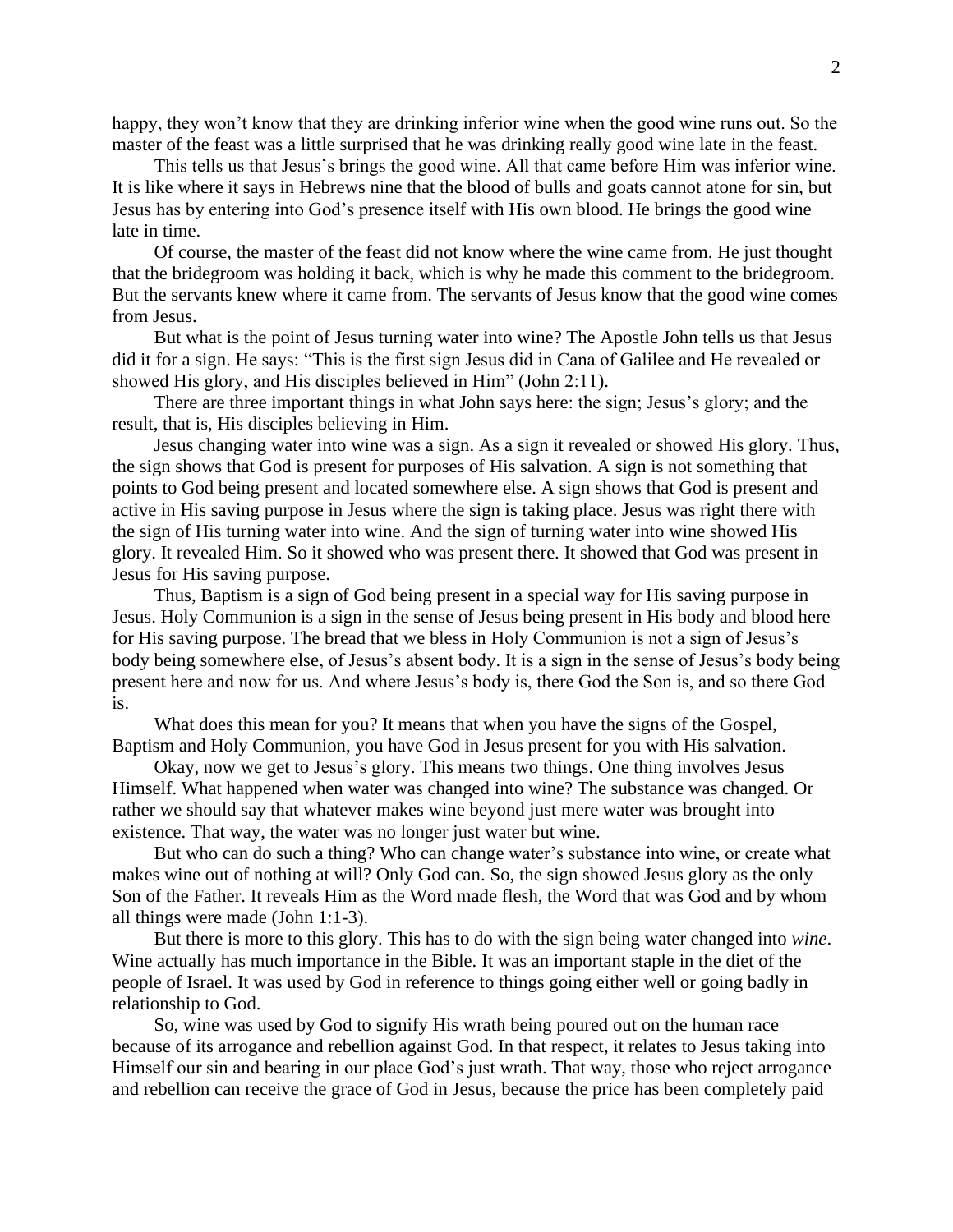by Jesus once and for all.

We saw this already when we heard Jesus speak about His hour: "And what shall I say, Father save Me from this hour? It is for this hour that I have come." In Luke's gospel when Jesus is in extreme anguish in the Garden on the night on which He was betrayed, He prayed: "Father, if it is Your will, remove this cup from Me; nevertheless not my will but Yours, be done" (Luke 22:42). What is in the cup Jesus must "drink"? The wine of the wrath of God.

And so in the words of institution of the New Covenant Jesus says: "Take, drink. This cup is the New Covenant in my blood, which is shed for you for the forgiveness of sins." The wine of the New Covenant takes away our sins and turns away the wrath of God. This is because it is the blood of Jesus Christ shed on the cross to obtain our forgiveness presented for us here. Complete satisfaction for all sin has been made by the Son. He delivers it now for you and I here in the cup of the New Covenant in which the blessed wine carries the atoning blood of Christ, according to Christ's word.

But God also uses wine in the Scriptures to signify a very good thing in relationship to Him. This has to do with the promise of our ultimate salvation. It is the victory over death itself, which Jesus has won in the forgiveness of sins. The prophet Isaiah speaks of it like this:

The LORD of hosts will prepare a lavish banquet for all peoples on this mountain; A banquet of aged wine . . . *And* refined, aged wine. And on this mountain He will swallow up the covering which is over all peoples. Even the veil which is stretched over all nations. He will swallow up death for all time. And the Lord GOD will wipe tears away from all faces, And He will remove the reproach of His people from all the earth; For the LORD has spoken. And it will be said in that day, "Behold, this is our God for whom we have waited that He might save us. This is the LORD for whom we have waited; Let us rejoice and be glad in His salvation (Isa. 25:6-8 NASB).

When Jesus turned the water into wine, He not only showed His glory as the Son, but He showed His glory as the One in whom this promise from God to the human race is fulfilled and will come into reality for those who believe. He showed that He is the One for whom we have waited. The sign of turning water into wine showed that He has come, the Messiah, the Christ, the Savior of the world, and that He will accomplish the promised salvation from sin, death, and all evil.

And so the disciples saw the sign that He did and believed in Him. It brings to mind another passage from Isaiah having to do with wine and salvation:

[Hey]! Every one who thirsts, come to the waters; And you who have no money come, buy and eat. Come, buy *wine* and milk Without money and without cost. . . . Incline your ear and come to Me. Listen, that you may live; And I will make an everlasting covenant with you, According to the faithful mercies shown to David. [Jesus was the son of Kind David.] Behold, I have made him a witness to the peoples, A leader and commander for the peoples. . . . Seek the Lord while He may be found; Call upon Him while He is near. Let the wicked forsake his way, and the unrighteous man his thoughts; let him return to the LORD, that he may have compassion on him, and to our God, for he will abundantly pardon. (Isa. 55:1, 3, 6-7 NASB).

And so they saw the sign Jesus did and believed in Him as the Savior, the one in whom the LORD is to be found, who has come with pardon and has the promise of salvation in His hand.

He comes to us here in His Word and in the signs of the New Covenant, bringing the